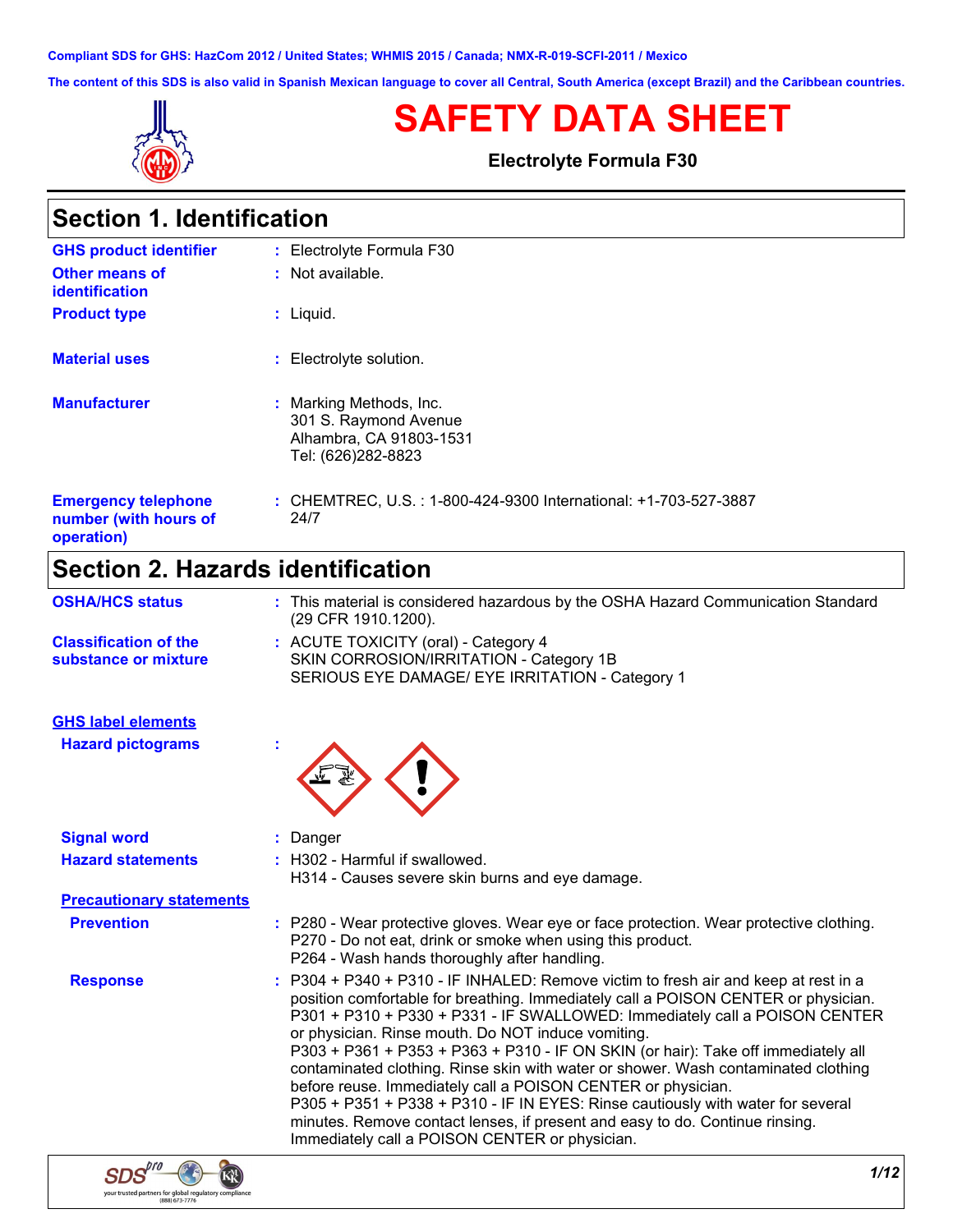## **Section 2. Hazards identification**

**Storage :** P405 - Store locked up.

**Disposal :** P501 - Dispose of contents and container in accordance with all local, regional, national and international regulations.

### **Hazards not otherwise classified (HNOC)**

| <b>Physical hazards not</b><br>otherwise classified<br>(PHNOC) | : None known. |
|----------------------------------------------------------------|---------------|
| <b>Health hazards not</b><br>otherwise classified<br>(HHNOC)   | : None known. |

# **Section 3. Composition/information on ingredients**

| <b>Substance/mixture</b>                       | : Mixture        |
|------------------------------------------------|------------------|
| <b>Other means of</b><br><u>identification</u> | : Not available. |

| <b>CAS number/other identifiers</b> |
|-------------------------------------|
|-------------------------------------|

| <b>CAS</b> number   | : Not applicable. |
|---------------------|-------------------|
| <b>Product code</b> | : Not available.  |

### Ammonium chloride 10 - 30 12125-02-9<br>Ammonium bifluoride 10 - 30 12125-02-9 1341-49-7 Ammonium bifluoride 5 - 10 1341-49-7 **Ingredient name % CAS number**

**Any concentration shown as a range is to protect confidentiality or is due to batch variation.**

**There are no additional ingredients present which, within the current knowledge of the supplier and in the concentrations applicable, are classified as hazardous to health or the environment and hence require reporting in this section.**

**Occupational exposure limits, if available, are listed in Section 8.**

## **Section 4. First aid measures**

#### **Description of necessary first aid measures**

| <b>Eye contact</b>  | : Get medical attention immediately. Call a poison center or physician. Immediately flush<br>eyes with plenty of water, occasionally lifting the upper and lower eyelids. Check for<br>and remove any contact lenses. Continue to rinse for at least 20 minutes. Chemical<br>burns must be treated promptly by a physician.                                                                                                                                                                                                                                                                                                                                        |
|---------------------|--------------------------------------------------------------------------------------------------------------------------------------------------------------------------------------------------------------------------------------------------------------------------------------------------------------------------------------------------------------------------------------------------------------------------------------------------------------------------------------------------------------------------------------------------------------------------------------------------------------------------------------------------------------------|
| <b>Inhalation</b>   | : Get medical attention immediately. Call a poison center or physician. Remove victim to<br>fresh air and keep at rest in a position comfortable for breathing. If it is suspected that<br>fumes are still present, the rescuer should wear an appropriate mask or self-contained<br>breathing apparatus. If not breathing, if breathing is irregular or if respiratory arrest<br>occurs, provide artificial respiration or oxygen by trained personnel. It may be<br>dangerous to the person providing aid to give mouth-to-mouth resuscitation. If<br>unconscious, place in recovery position and get medical attention immediately. Maintain<br>an open airway. |
| <b>Skin contact</b> | : Get medical attention immediately. Call a poison center or physician. Flush<br>contaminated skin with plenty of water. Wash contaminated clothing thoroughly with<br>water before removing it, or wear gloves. Continue to rinse for at least 20 minutes.<br>Chemical burns must be treated promptly by a physician. Wash clothing before reuse.<br>Clean shoes thoroughly before reuse.                                                                                                                                                                                                                                                                         |

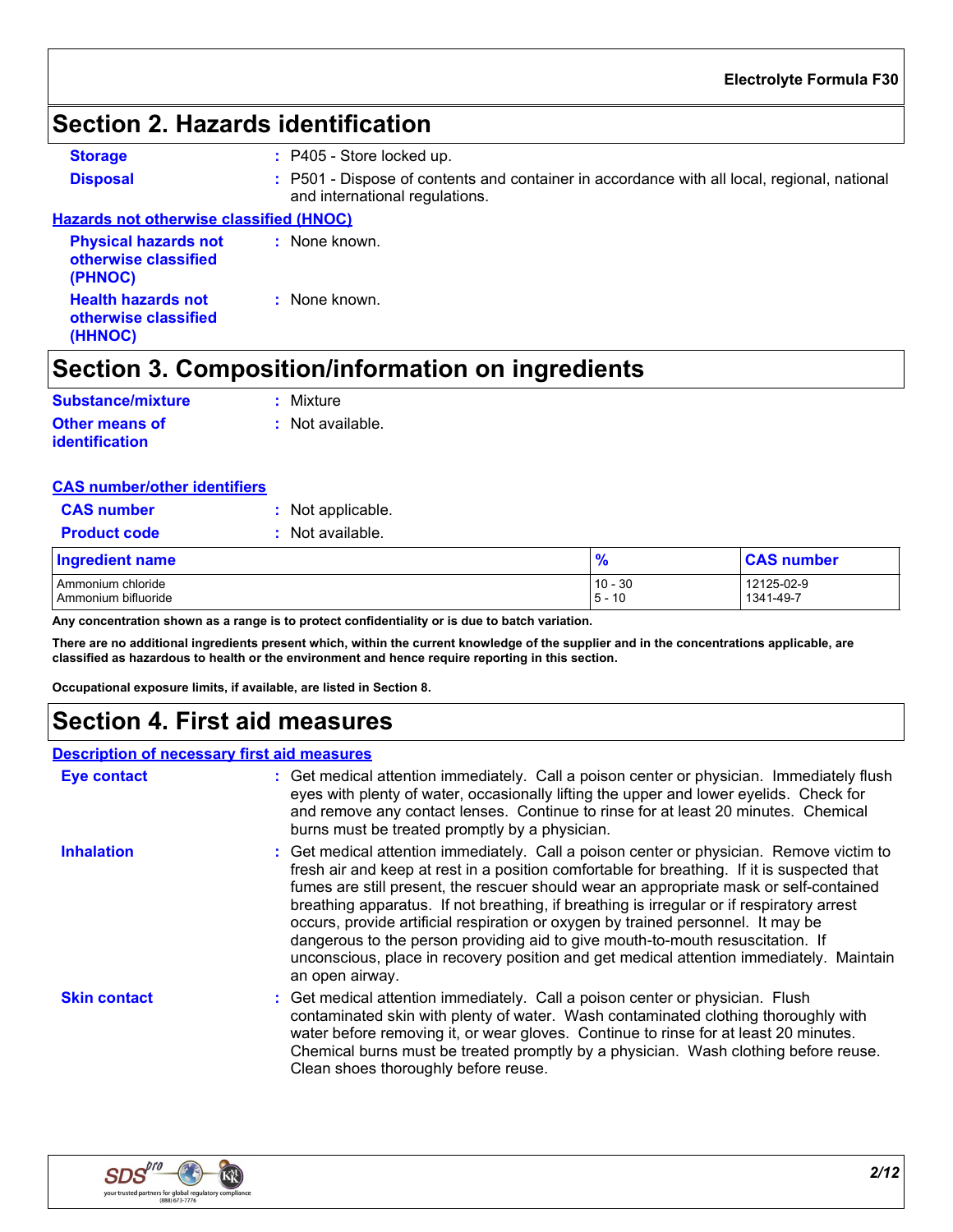## **Section 4. First aid measures**

**Ingestion 1988 : Get medical attention immediately. Call a poison center or physician. Wash out mouth <b>independing** with water. If material has been swallowed and the exposed person is conscious, give small quantities of water to drink. Stop if the exposed person feels sick as vomiting may be dangerous. Do not induce vomiting unless directed to do so by medical personnel. If vomiting occurs, the head should be kept low so that vomit does not enter the lungs. Chemical burns must be treated promptly by a physician. Never give anything by mouth to an unconscious person.

| <b>Most important symptoms/effects, acute and delayed</b> |                                                                                                                                                                                                                                                                                                                                                                                                                 |
|-----------------------------------------------------------|-----------------------------------------------------------------------------------------------------------------------------------------------------------------------------------------------------------------------------------------------------------------------------------------------------------------------------------------------------------------------------------------------------------------|
| <b>Potential acute health effects</b>                     |                                                                                                                                                                                                                                                                                                                                                                                                                 |
| <b>Eye contact</b>                                        | : Causes serious eye damage.                                                                                                                                                                                                                                                                                                                                                                                    |
| <b>Inhalation</b>                                         | May give off gas, vapor or dust that is very irritating or corrosive to the respiratory<br>system. Exposure to decomposition products may cause a health hazard. Serious<br>effects may be delayed following exposure.                                                                                                                                                                                          |
| <b>Skin contact</b>                                       | : Causes severe burns.                                                                                                                                                                                                                                                                                                                                                                                          |
| <b>Ingestion</b>                                          | : Harmful if swallowed. May cause burns to mouth, throat and stomach.                                                                                                                                                                                                                                                                                                                                           |
| <b>Over-exposure signs/symptoms</b>                       |                                                                                                                                                                                                                                                                                                                                                                                                                 |
| <b>Eye contact</b>                                        | : Adverse symptoms may include the following:<br>pain<br>watering<br>redness                                                                                                                                                                                                                                                                                                                                    |
| <b>Inhalation</b>                                         | : No known significant effects or critical hazards.                                                                                                                                                                                                                                                                                                                                                             |
| <b>Skin contact</b>                                       | : Adverse symptoms may include the following:<br>pain or irritation<br>redness<br>blistering may occur                                                                                                                                                                                                                                                                                                          |
| <b>Ingestion</b>                                          | : Adverse symptoms may include the following:<br>stomach pains                                                                                                                                                                                                                                                                                                                                                  |
|                                                           | Indication of immediate medical attention and special treatment needed, if necessary                                                                                                                                                                                                                                                                                                                            |
| <b>Notes to physician</b>                                 | : In case of inhalation of decomposition products in a fire, symptoms may be delayed.<br>The exposed person may need to be kept under medical surveillance for 48 hours.                                                                                                                                                                                                                                        |
| <b>Specific treatments</b>                                | : No specific treatment.                                                                                                                                                                                                                                                                                                                                                                                        |
| <b>Protection of first-aiders</b>                         | : No action shall be taken involving any personal risk or without suitable training. If it is<br>suspected that fumes are still present, the rescuer should wear an appropriate mask or<br>self-contained breathing apparatus. It may be dangerous to the person providing aid to<br>give mouth-to-mouth resuscitation. Wash contaminated clothing thoroughly with water<br>before removing it, or wear gloves. |

**See toxicological information (Section 11)**

### **Section 5. Fire-fighting measures**

| <u>Extinguishing media</u>             |                                                                 |  |
|----------------------------------------|-----------------------------------------------------------------|--|
| <b>Suitable extinguishing</b><br>media | : Use an extinguishing agent suitable for the surrounding fire. |  |
| Unsuitable extinguishing<br>media      | : None known.                                                   |  |

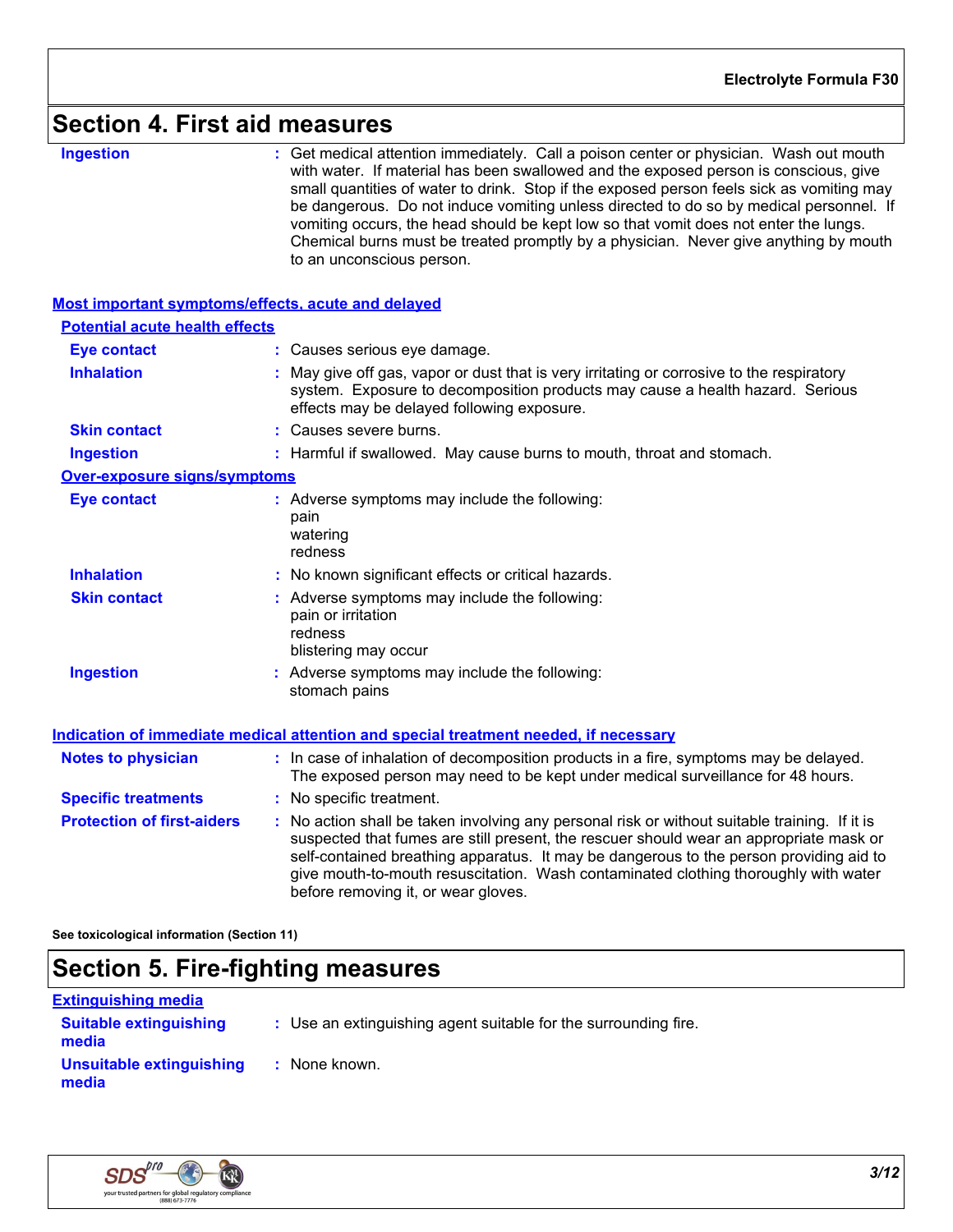# **Section 5. Fire-fighting measures**

| <b>Specific hazards arising</b><br>from the chemical     | : No specific fire or explosion hazard.                                                                                                                                  |
|----------------------------------------------------------|--------------------------------------------------------------------------------------------------------------------------------------------------------------------------|
| <b>Hazardous thermal</b><br>decomposition products       | : Decomposition products may include the following materials:<br>nitrogen oxides<br>halogenated compounds                                                                |
| <b>Special protective actions</b><br>for fire-fighters   | : No special measures are required.                                                                                                                                      |
| <b>Special protective</b><br>equipment for fire-fighters | : Fire-fighters should wear appropriate protective equipment and self-contained breathing<br>apparatus (SCBA) with a full face-piece operated in positive pressure mode. |

## **Section 6. Accidental release measures**

#### **Personal precautions, protective equipment and emergency procedures**

| For non-emergency<br>personnel   |   | : Keep unnecessary and unprotected personnel from entering. Do not touch or walk<br>through spilled material. Do not breathe vapor or mist. Provide adequate ventilation.<br>Wear appropriate respirator when ventilation is inadequate. Put on appropriate personal<br>protective equipment. |
|----------------------------------|---|-----------------------------------------------------------------------------------------------------------------------------------------------------------------------------------------------------------------------------------------------------------------------------------------------|
| For emergency responders         |   | If specialized clothing is required to deal with the spillage, take note of any information in<br>Section 8 on suitable and unsuitable materials. See also the information in "For non-<br>emergency personnel".                                                                              |
| <b>Environmental precautions</b> | ÷ | Avoid dispersal of spilled material and runoff and contact with soil, waterways, drains<br>and sewers. Inform the relevant authorities if the product has caused environmental<br>pollution (sewers, waterways, soil or air).                                                                 |

#### **Methods and materials for containment and cleaning up**

**Spill** Stop leak if without risk. Move containers from spill area. Approach release from spill upwind. Prevent entry into sewers, water courses, basements or confined areas. Wash spillages into an effluent treatment plant or proceed as follows. Contain and collect spillage with non-combustible, absorbent material e.g. sand, earth, vermiculite or diatomaceous earth and place in container for disposal according to local regulations (see Section 13). Dispose of via a licensed waste disposal contractor. Contaminated absorbent material may pose the same hazard as the spilled product. Note: see Section 1 for emergency contact information and Section 13 for waste disposal.

# **Section 7. Handling and storage**

### **Precautions for safe handling**

| <b>Protective measures</b>                       | : Put on appropriate personal protective equipment (see Section 8). Do not get in eyes or<br>on skin or clothing. Do not breathe vapor or mist. Do not ingest. If during normal use<br>the material presents a respiratory hazard, use only with adequate ventilation or wear<br>appropriate respirator. Keep in the original container or an approved alternative made<br>from a compatible material, kept tightly closed when not in use. Empty containers retain<br>product residue and can be hazardous. Do not reuse container. |
|--------------------------------------------------|--------------------------------------------------------------------------------------------------------------------------------------------------------------------------------------------------------------------------------------------------------------------------------------------------------------------------------------------------------------------------------------------------------------------------------------------------------------------------------------------------------------------------------------|
| <b>Advice on general</b><br>occupational hygiene | : Eating, drinking and smoking should be prohibited in areas where this material is<br>handled, stored and processed. Workers should wash hands and face before eating,<br>drinking and smoking. See also Section 8 for additional information on hygiene<br>measures.                                                                                                                                                                                                                                                               |

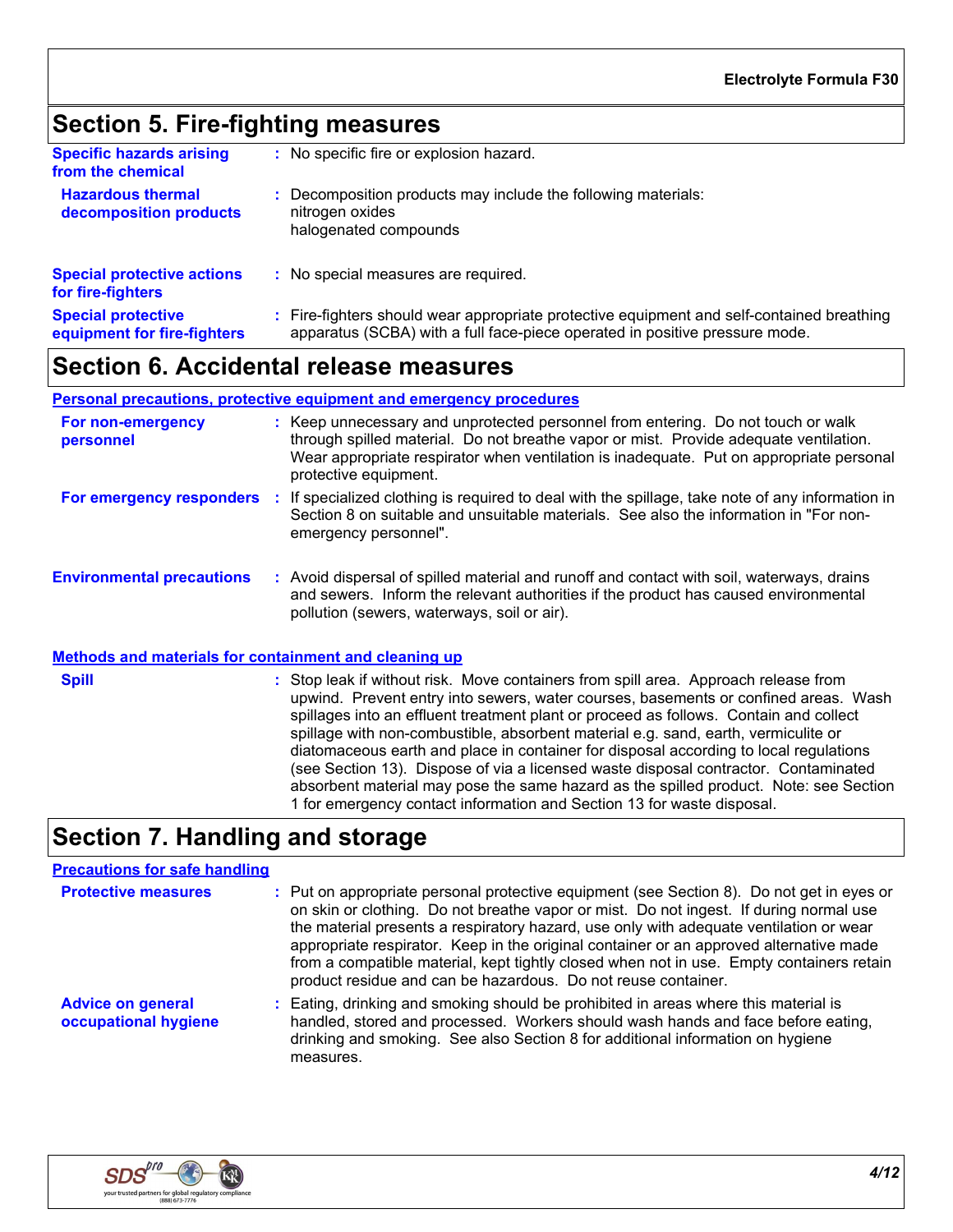# **Section 7. Handling and storage**

**Conditions for safe storage,** : Store in accordance with local regulations. Store in original container protected from **including any incompatibilities** direct sunlight in a dry, cool and well-ventilated area, away from incompatible materials (see Section 10) and food and drink. Store locked up. Keep container tightly closed and sealed until ready for use. Containers that have been opened must be carefully resealed and kept upright to prevent leakage. Do not store in unlabeled containers. Use appropriate containment to avoid environmental contamination.

## **Section 8. Exposure controls/personal protection**

#### **Control parameters**

#### **United States**

#### **Occupational exposure limits**

| <b>Ingredient name</b> | <b>Exposure limits</b>                                                                                                                                                                                                                                                                                                                                                |
|------------------------|-----------------------------------------------------------------------------------------------------------------------------------------------------------------------------------------------------------------------------------------------------------------------------------------------------------------------------------------------------------------------|
| Ammonium chloride      | ACGIH TLV (United States, 4/2014).<br>STEL: 20 mg/m <sup>3</sup> 15 minutes. Form: Fume<br>TWA: 10 mg/m <sup>3</sup> 8 hours. Form: Fume<br>NIOSH REL (United States, 10/2013).<br>STEL: 20 mg/m <sup>3</sup> 15 minutes. Form: Fume<br>TWA: 10 mg/m <sup>3</sup> 10 hours. Form: Fume<br>OSHA PEL 1989 (United States, 3/1989).<br>TWA: $10 \text{ mg/m}^3$ 8 hours. |
| Ammonium bifluoride    | STEL: 20 mg/m <sup>3</sup> 15 minutes.<br>OSHA PEL Z2 (United States, 2/2013).<br>TWA: 2.5 mg/m <sup>3</sup> 8 hours. Form: Dust<br>ACGIH TLV (United States, 4/2014).<br>TWA: $2.5 \text{ mg/m}^3$ , (as F) 8 hours.<br>OSHA PEL (United States, 2/2013).<br>TWA: $2.5 \text{ mg/m}^3$ , (as F) 8 hours.                                                             |

#### **Canada**

| <b>Occupational exposure limits</b> |                  | TWA (8 hours) |                         | STEL (15 mins) |     |                          | <b>Ceiling</b> |                          |                          |              |                  |
|-------------------------------------|------------------|---------------|-------------------------|----------------|-----|--------------------------|----------------|--------------------------|--------------------------|--------------|------------------|
| Ingredient                          | <b>List name</b> | ppm           | mg/m <sup>3</sup> Other |                | ppm | mg/m <sup>3</sup> Other  |                | ppm                      | mg/m <sup>3</sup>        | <b>Other</b> | <b>Notations</b> |
| Ammonium chloride                   | US ACGIH 4/2014  |               | 10                      |                |     | 20                       |                |                          |                          |              | [a]              |
|                                     | AB 4/2009        |               | 10                      |                |     | 20                       |                | $\overline{\phantom{0}}$ |                          |              | $[3]$ [a]        |
|                                     | BC 7/2013        |               | 10                      |                |     | 20                       |                | $\overline{\phantom{0}}$ | -                        |              | [a]              |
|                                     | ON 1/2013        |               | 10                      |                | -   | 20                       |                | $\overline{\phantom{0}}$ |                          |              |                  |
|                                     | QC 1/2014        |               | 10                      |                |     | 20                       |                | $\overline{\phantom{0}}$ |                          |              | [a]<br>[a]       |
| Ammonium bifluoride, as F           | US ACGIH 4/2014  |               | 2.5                     |                |     |                          |                |                          |                          |              |                  |
|                                     | AB 4/2009        |               | 2.5                     |                |     |                          |                | $\overline{\phantom{0}}$ | -                        |              |                  |
|                                     | BC 7/2013        |               | 2.5                     |                |     |                          |                |                          |                          |              |                  |
|                                     | ON 1/2013        |               | 2.5                     |                | -   | $\overline{\phantom{0}}$ |                | $\overline{\phantom{0}}$ | <b>1</b>                 |              |                  |
|                                     | QC 1/2014        |               | 2.5                     |                |     |                          |                | $\overline{\phantom{0}}$ | $\overline{\phantom{a}}$ |              |                  |

[3]Skin sensitization **Form:** [a]Fume

#### **Mexico**

| <b>Ingredient name</b> | <b>Exposure limits</b>                                                                                                                                |
|------------------------|-------------------------------------------------------------------------------------------------------------------------------------------------------|
| l Ammonium chloride    | <b>NOM-010-STPS (Mexico, 9/2000).</b><br>LMPE-CT: 20 mg/m <sup>3</sup> 15 minutes. Form: smoke<br>LMPE-PPT: 10 mg/m <sup>3</sup> 8 hours. Form: smoke |
| l Ammonium bifluoride  | ACGIH TLV (United States, 6/2013).<br>TWA: $2.5 \text{ mg/m}^3$ , (as F) 8 hours.                                                                     |

#### **Appropriate engineering controls**

**:** If user operations generate dust, fumes, gas, vapor or mist, use process enclosures, local exhaust ventilation or other engineering controls to keep worker exposure to airborne contaminants below any recommended or statutory limits.

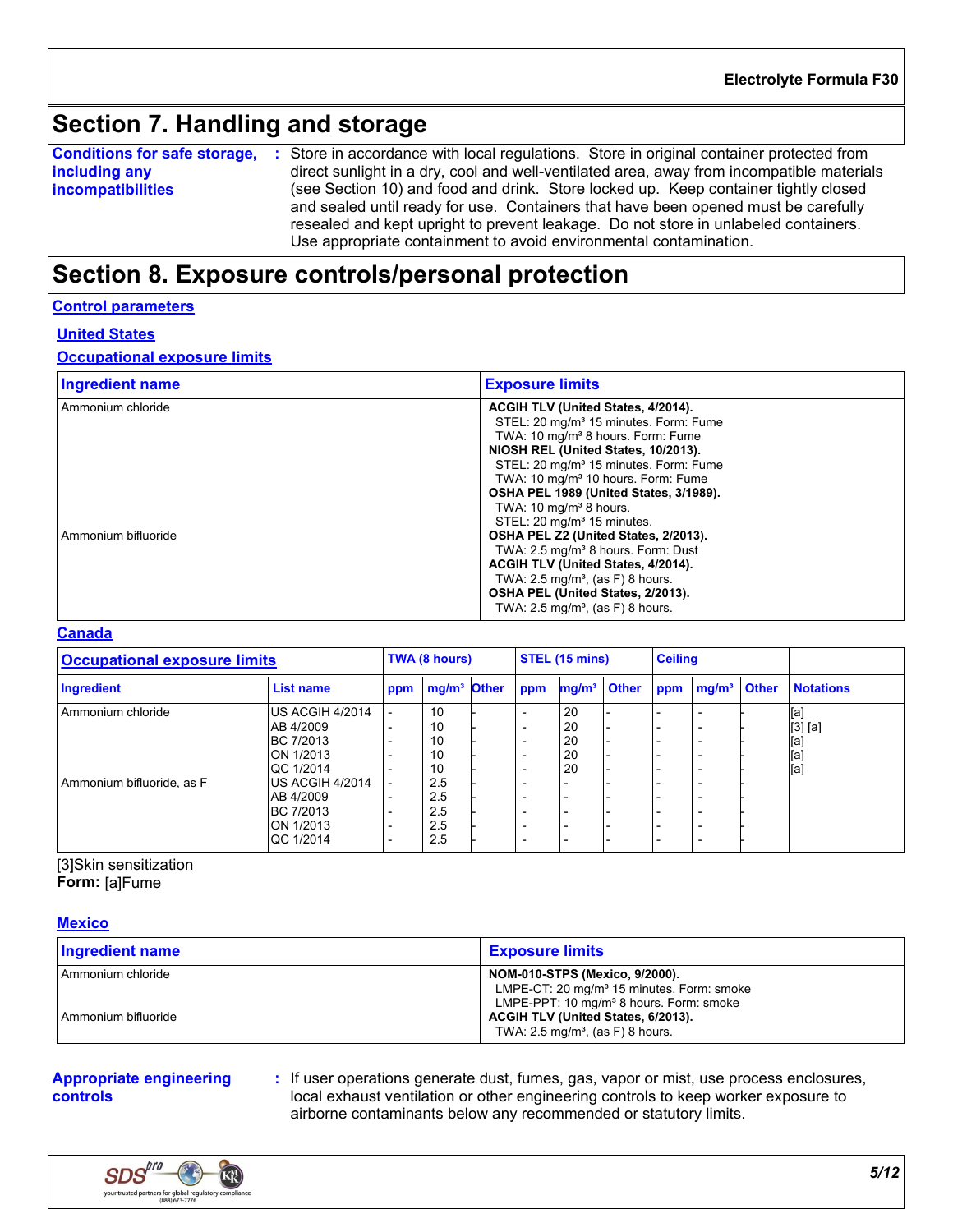# **Section 8. Exposure controls/personal protection**

| <b>Environmental exposure</b> | Emissions from ventilation or work process equipment should be checked to ensure |
|-------------------------------|----------------------------------------------------------------------------------|
| <b>controls</b>               | they comply with the requirements of environmental protection legislation.       |

| <b>Individual protection measures</b> |                                                                                                                                                                                                                                                                                                                                                                                                                                                           |
|---------------------------------------|-----------------------------------------------------------------------------------------------------------------------------------------------------------------------------------------------------------------------------------------------------------------------------------------------------------------------------------------------------------------------------------------------------------------------------------------------------------|
| <b>Hygiene measures</b>               | : Wash hands, forearms and face thoroughly after handling chemical products, before<br>eating, smoking and using the lavatory and at the end of the working period.<br>Appropriate techniques should be used to remove potentially contaminated clothing.<br>Wash contaminated clothing before reusing. Ensure that eyewash stations and safety<br>showers are close to the workstation location.                                                         |
| <b>Eye/face protection</b>            | : Safety eyewear complying with an approved standard should be used when a risk<br>assessment indicates this is necessary to avoid exposure to liquid splashes, mists,<br>gases or dusts. If contact is possible, the following protection should be worn, unless<br>the assessment indicates a higher degree of protection: chemical splash goggles and/<br>or face shield. If inhalation hazards exist, a full-face respirator may be required instead. |
| <b>Skin protection</b>                |                                                                                                                                                                                                                                                                                                                                                                                                                                                           |
| <b>Hand protection</b>                | : Chemical-resistant, impervious gloves complying with an approved standard should be<br>worn at all times when handling chemical products if a risk assessment indicates this is<br>necessary.                                                                                                                                                                                                                                                           |
| <b>Body protection</b>                | : Personal protective equipment for the body should be selected based on the task being<br>performed and the risks involved and should be approved by a specialist before<br>handling this product.                                                                                                                                                                                                                                                       |
| <b>Other skin protection</b>          | : Appropriate footwear and any additional skin protection measures should be selected<br>based on the task being performed and the risks involved and should be approved by a<br>specialist before handling this product.                                                                                                                                                                                                                                 |
| <b>Respiratory protection</b>         | : Use a properly fitted, air-purifying or supplied air respirator complying with an approved<br>standard if a risk assessment indicates this is necessary. Respirator selection must be<br>based on known or anticipated exposure levels, the hazards of the product and the safe<br>working limits of the selected respirator.                                                                                                                           |

# **Section 9. Physical and chemical properties**

| : Liquid.                            |
|--------------------------------------|
|                                      |
| Not available.                       |
| Not available.                       |
| $: 2 \text{ to } 3.5$                |
| : $0^{\circ}$ C (32 $^{\circ}$ F)    |
| : $100^{\circ}$ C (212 $^{\circ}$ F) |
| Not available.                       |
| Not available.                       |
| $:$ Not available.                   |
| $:$ Not available.                   |
| $:$ Not available.                   |
| $>1$ [Air = 1]                       |
|                                      |
| Miscible in water.                   |
|                                      |

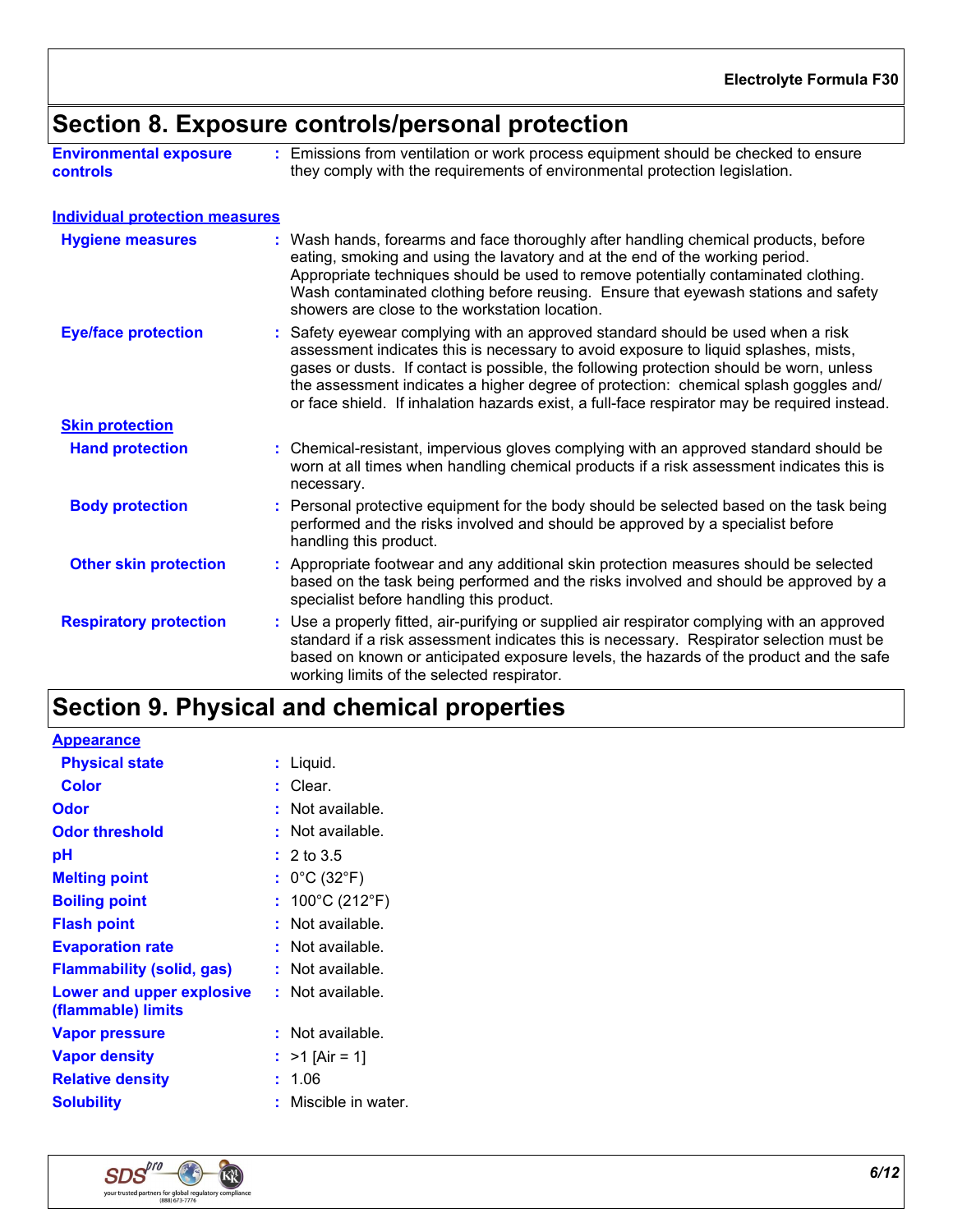# **Section 9. Physical and chemical properties**

| <b>Partition coefficient: n-</b><br>octanol/water | : Not available. |
|---------------------------------------------------|------------------|
| <b>Auto-ignition temperature</b>                  | : Not available. |
| <b>Decomposition temperature</b>                  | : Not available. |
| <b>Viscosity</b>                                  | : Not available. |
| <b>Volatility</b>                                 | : Not available. |
| VOC (w/w)                                         | $: 1.7 \%$ (w/w) |

# **Section 10. Stability and reactivity**

| <b>Reactivity</b>                            | : No specific test data related to reactivity available for this product or its ingredients.                               |
|----------------------------------------------|----------------------------------------------------------------------------------------------------------------------------|
| <b>Chemical stability</b>                    | : The product is stable.                                                                                                   |
| <b>Possibility of hazardous</b><br>reactions | : Under normal conditions of storage and use, hazardous reactions will not occur.                                          |
| <b>Conditions to avoid</b>                   | : No specific data.                                                                                                        |
| <b>Incompatible materials</b>                | : Reactive or incompatible with the following materials: strong base, alkalis, reducing<br>agents and oxidizing materials. |
| <b>Hazardous decomposition</b><br>products   | : Under normal conditions of storage and use, hazardous decomposition products should<br>not be produced.                  |

## **Section 11. Toxicological information**

### **Information on toxicological effects**

| <b>Acute toxicity</b>          |               |                |              |                 |
|--------------------------------|---------------|----------------|--------------|-----------------|
| <b>Product/ingredient name</b> | <b>Result</b> | <b>Species</b> | <b>Dose</b>  | <b>Exposure</b> |
| Ammonium chloride              | LD50 Oral     | Rat            | $1650$ mg/kg |                 |
| <b>Irritation/Corrosion</b>    |               |                |              |                 |

| <b>Product/ingredient name</b> | <b>Result</b>                                  | <b>Species</b>   | <b>Score</b> | <b>Exposure</b>           | <b>Observation</b> |
|--------------------------------|------------------------------------------------|------------------|--------------|---------------------------|--------------------|
| Ammonium chloride              | Eves - Mild irritant<br>Eyes - Severe irritant | Rabbit<br>Rabbit |              | 24 hours 500 mg<br>100 mg |                    |

### **Sensitization**

There is no data available.

### **Carcinogenicity**

| <b>Classification</b> |
|-----------------------|
|-----------------------|

| <b>Product/ingredient name</b> | <b>OSHA IARC</b> | <b>NTP</b> | <b>ACGIH EPA</b> | <b>NIOSH</b> |
|--------------------------------|------------------|------------|------------------|--------------|
| Ammonium bifluoride            |                  |            | <b>A4</b>        |              |

### **Specific target organ toxicity (single exposure)**

There is no data available.

### **Specific target organ toxicity (repeated exposure)**

There is no data available.

### **Aspiration hazard**

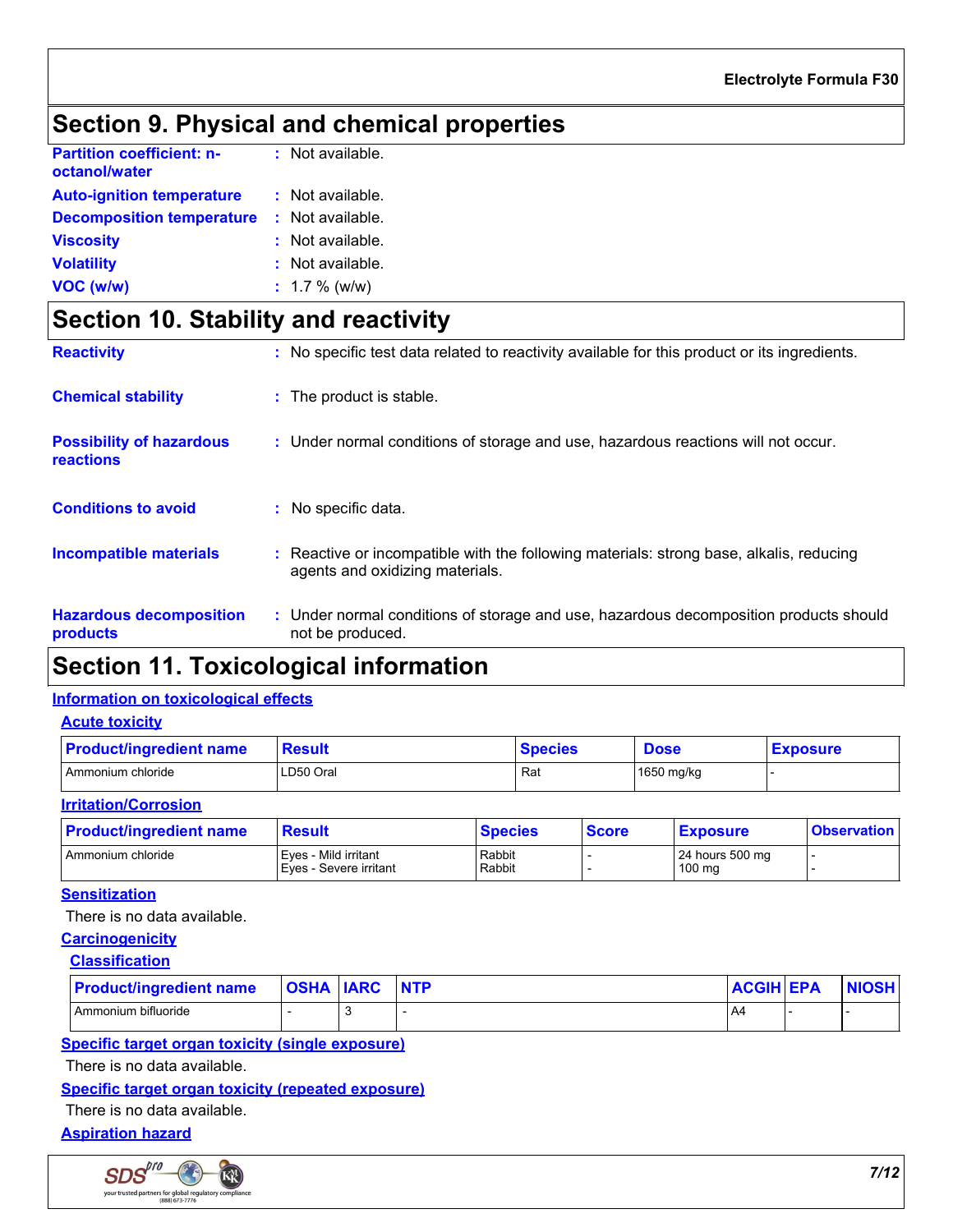# **Section 11. Toxicological information**

There is no data available.

| <b>Information on the likely</b><br>routes of exposure | : Dermal contact. Eye contact. Inhalation. Ingestion.                                                                                                                                                                    |
|--------------------------------------------------------|--------------------------------------------------------------------------------------------------------------------------------------------------------------------------------------------------------------------------|
| <b>Potential acute health effects</b>                  |                                                                                                                                                                                                                          |
| <b>Eye contact</b>                                     | : Causes serious eye damage.                                                                                                                                                                                             |
| <b>Inhalation</b>                                      | : May give off gas, vapor or dust that is very irritating or corrosive to the respiratory<br>system. Exposure to decomposition products may cause a health hazard. Serious<br>effects may be delayed following exposure. |
| <b>Skin contact</b>                                    | : Causes severe burns.                                                                                                                                                                                                   |
| <b>Ingestion</b>                                       | : Harmful if swallowed. May cause burns to mouth, throat and stomach.                                                                                                                                                    |
|                                                        | Symptoms related to the physical, chemical and toxicological characteristics                                                                                                                                             |
| <b>Eye contact</b>                                     | : Adverse symptoms may include the following:<br>pain<br>watering<br>redness                                                                                                                                             |
| <b>Inhalation</b>                                      | : No known significant effects or critical hazards.                                                                                                                                                                      |
| <b>Skin contact</b>                                    | : Adverse symptoms may include the following:<br>pain or irritation<br>redness<br>blistering may occur                                                                                                                   |
| <b>Ingestion</b>                                       | : Adverse symptoms may include the following:<br>stomach pains                                                                                                                                                           |
|                                                        | Delayed and immediate effects and also chronic effects from short and long term exposure                                                                                                                                 |
| <b>Short term exposure</b>                             |                                                                                                                                                                                                                          |
| <b>Potential immediate</b><br>effects                  | : No known significant effects or critical hazards.                                                                                                                                                                      |
| <b>Potential delayed effects</b>                       | : No known significant effects or critical hazards.                                                                                                                                                                      |
| <b>Long term exposure</b>                              |                                                                                                                                                                                                                          |
| <b>Potential immediate</b><br>effects                  | : No known significant effects or critical hazards.                                                                                                                                                                      |
| <b>Potential delayed effects</b>                       | : No known significant effects or critical hazards.                                                                                                                                                                      |
| <b>Potential chronic health effects</b>                |                                                                                                                                                                                                                          |
| <b>General</b>                                         | No known significant effects or critical hazards.                                                                                                                                                                        |
| <b>Carcinogenicity</b>                                 | : No known significant effects or critical hazards.                                                                                                                                                                      |
| <b>Mutagenicity</b>                                    | No known significant effects or critical hazards.                                                                                                                                                                        |
| <b>Teratogenicity</b>                                  | No known significant effects or critical hazards.                                                                                                                                                                        |
|                                                        |                                                                                                                                                                                                                          |
| <b>Developmental effects</b>                           | No known significant effects or critical hazards.                                                                                                                                                                        |

### **Numerical measures of toxicity**

### **Acute toxicity estimates**

| <b>Route</b> | <b>ATE value</b> |
|--------------|------------------|
| Oral         | 1135.2 mg/kg     |

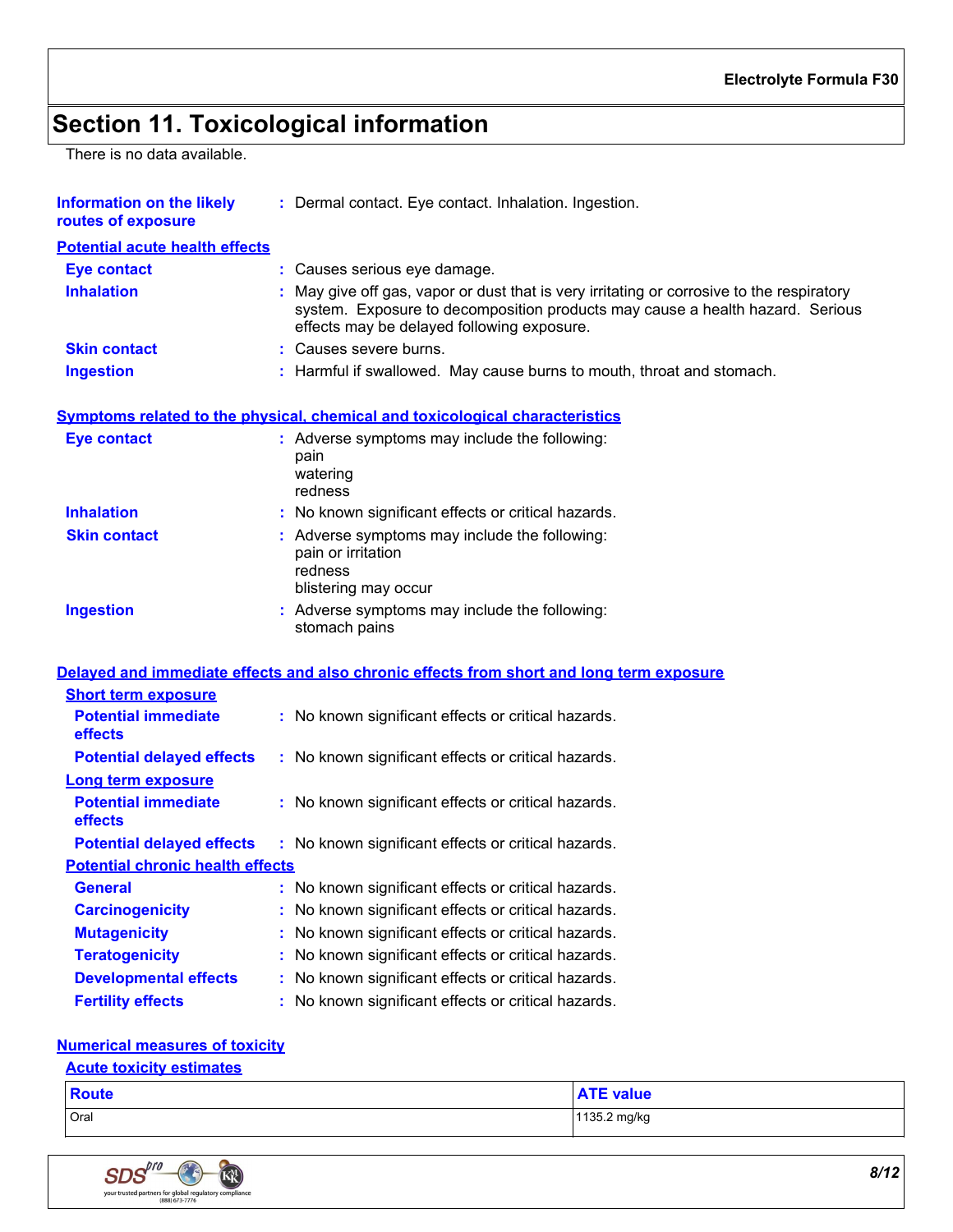# **Section 11. Toxicological information**

# **Section 12. Ecological information**

#### **Toxicity**

| <b>Product/ingredient name</b> | <b>Result</b>                       | <b>Species</b>                                                             | <b>Exposure</b> |
|--------------------------------|-------------------------------------|----------------------------------------------------------------------------|-----------------|
| Ammonium chloride              | Acute EC50 0.07 mg/L Marine water   | Algae - Hormosira banksii - Gamete                                         | 72 hours        |
|                                | Acute LC50 20 µg/L Fresh water      | Crustaceans - Macrobrachium rosenbergii<br>- Post-larvae                   | 148 hours       |
|                                | Acute LC50 390 µg/L Fresh water     | Daphnia - Daphnia magna - Young                                            | 48 hours        |
|                                | Acute LC50 80 µg/L Fresh water      | Fish - Oncorhynchus mykiss                                                 | 96 hours        |
|                                | Chronic NOEC 0.6 mg/L Marine water  | Algae - Entomoneis punctulata -<br>Exponential growth phase                | 72 hours        |
|                                | Chronic NOEC 330 µq/L Fresh water   | Crustaceans - Crangonyx sp. - Juvenile<br>(Fledgling, Hatchling, Weanling) | 21 days         |
|                                | Chronic NOEC 19.66 mg/L Fresh water | Daphnia - Daphnia magna                                                    | 21 days         |
|                                | Chronic NOEC 0.006 mg/L Fresh water | Fish - Ictalurus punctatus - Fry                                           | 30 days         |

### **Persistence and degradability**

There is no data available.

#### **Bioaccumulative potential**

| <b>Product/ingredient name</b> | $LogP_{ow}$ | ov. | <b>Potential</b> |
|--------------------------------|-------------|-----|------------------|
| Ammonium chloride              | $-3.2$      |     | low              |

### **Mobility in soil**

| <b>Soil/water partition</b> | : There is no data available. |
|-----------------------------|-------------------------------|
| <b>coefficient (Koc)</b>    |                               |

**Other adverse effects** : No known significant effects or critical hazards.

## **Section 13. Disposal considerations**

- **Disposal methods :**
- The generation of waste should be avoided or minimized wherever possible. Disposal of this product, solutions and any by-products should comply with the requirements of environmental protection and waste disposal legislation and any regional local authority requirements. Dispose of surplus and non-recyclable products via a licensed waste disposal contractor. Waste should not be disposed of untreated to the sewer unless fully compliant with the requirements of all authorities with jurisdiction. Waste packaging should be recycled. Incineration or landfill should only be considered when recycling is not feasible. This material and its container must be disposed of in a safe way. Care should be taken when handling empty containers that have not been cleaned or rinsed out. Empty containers or liners may retain some product residues. Avoid dispersal of spilled material and runoff and contact with soil, waterways, drains and sewers.

## **Section 14. Transport information**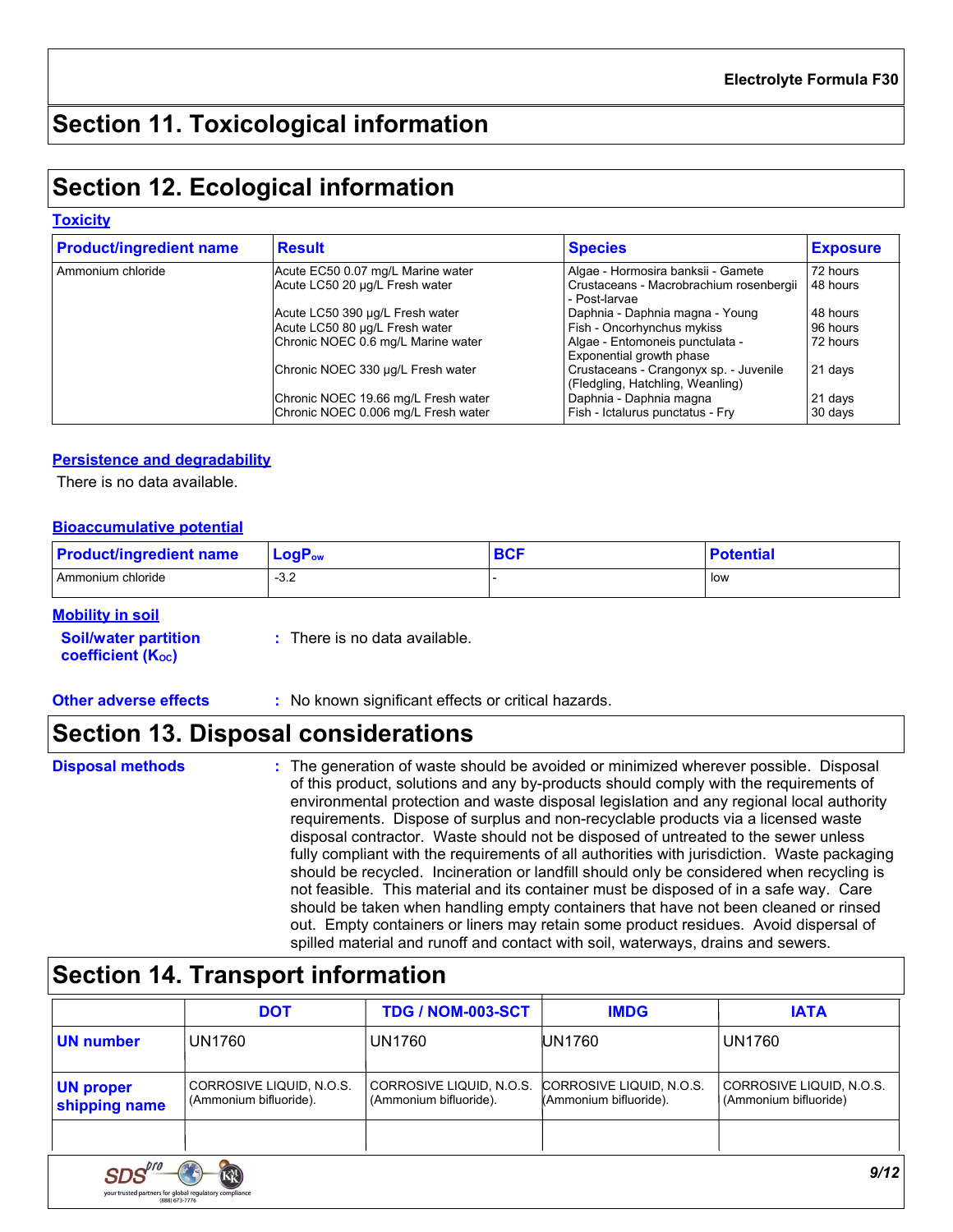|                                                                                       |     |                                            |                                       |                                                        | <b>Electrolyte Formula F30</b>                                                                                                                                                                                              |  |
|---------------------------------------------------------------------------------------|-----|--------------------------------------------|---------------------------------------|--------------------------------------------------------|-----------------------------------------------------------------------------------------------------------------------------------------------------------------------------------------------------------------------------|--|
| <b>Section 14. Transport information</b>                                              |     |                                            |                                       |                                                        |                                                                                                                                                                                                                             |  |
| <b>Transport</b><br>hazard class(es)                                                  | 8   |                                            | 8                                     | 8                                                      | 8                                                                                                                                                                                                                           |  |
| <b>Packing group</b>                                                                  | III |                                            | III                                   | Ш                                                      | III                                                                                                                                                                                                                         |  |
| <b>Environmental</b><br>hazards                                                       | No. |                                            | No.                                   | No.                                                    | No.                                                                                                                                                                                                                         |  |
| <b>Additional</b><br><b>information</b>                                               |     |                                            |                                       | Emergency schedules (EmS)<br>$F-A, S-B$                |                                                                                                                                                                                                                             |  |
| <b>DOT-RQ Details</b>                                                                 |     | : Ammonium bifluoride<br>Ammonium chloride | the event of an accident or spillage. | 100 lbs / 45.4 kg<br>5000 lbs / 2270 kg                | <b>AERG</b> : 154<br>Special precautions for user : Transport within user's premises: always transport in closed containers that are<br>upright and secure. Ensure that persons transporting the product know what to do in |  |
| <b>Transport in bulk according</b><br>to Annex II of MARPOL<br>73/78 and the IBC Code |     | : Not available.                           |                                       |                                                        |                                                                                                                                                                                                                             |  |
| <b>Section 15. Regulatory information</b>                                             |     |                                            |                                       |                                                        |                                                                                                                                                                                                                             |  |
| <b>U.S. Federal regulations</b>                                                       |     |                                            |                                       | : Commerce control list precursor: Ammonium bifluoride | United States inventory (TSCA 8b): All components are listed or exempted.<br>Clean Water Act (CWA) 311: Ammonium chloride; Ammonium bifluoride; Acetic acid                                                                 |  |
| <b>Clean Air Act Section 112</b><br>(b) Hazardous Air                                 |     | : Not listed                               |                                       |                                                        |                                                                                                                                                                                                                             |  |

| <b>U.S. Federal regulations</b>                                                   | : Commerce control list precursor: Ammonium bifluoride                         |
|-----------------------------------------------------------------------------------|--------------------------------------------------------------------------------|
|                                                                                   | United States inventory (TSCA 8b): All components are listed or exempted.      |
|                                                                                   | Clean Water Act (CWA) 311: Ammonium chloride; Ammonium bifluoride; Acetic acid |
| <b>Clean Air Act Section 112</b><br>(b) Hazardous Air<br><b>Pollutants (HAPS)</b> | : Not listed                                                                   |
| <b>Clean Air Act Section 602</b><br><b>Class I Substances</b>                     | : Not listed                                                                   |
| <b>Clean Air Act Section 602</b><br><b>Class II Substances</b>                    | : Not listed                                                                   |
| <b>DEA List I Chemicals</b><br>(Precursor Chemicals)                              | : Not listed                                                                   |
| <b>DEA List I Chemicals</b><br>(Precursor Chemicals)                              | : Not listed                                                                   |
| <b>SARA 302/304</b>                                                               |                                                                                |
| <b>Composition/information on ingredients</b>                                     |                                                                                |
| No products were found.<br><b>SARA 304 RQ</b>                                     | : Not applicable.                                                              |
| <b>SARA 311/312</b>                                                               |                                                                                |
| <b>Classification</b>                                                             | : Immediate (acute) health hazard                                              |
| <b>Composition/information on ingredients</b>                                     |                                                                                |
|                                                                                   |                                                                                |



Г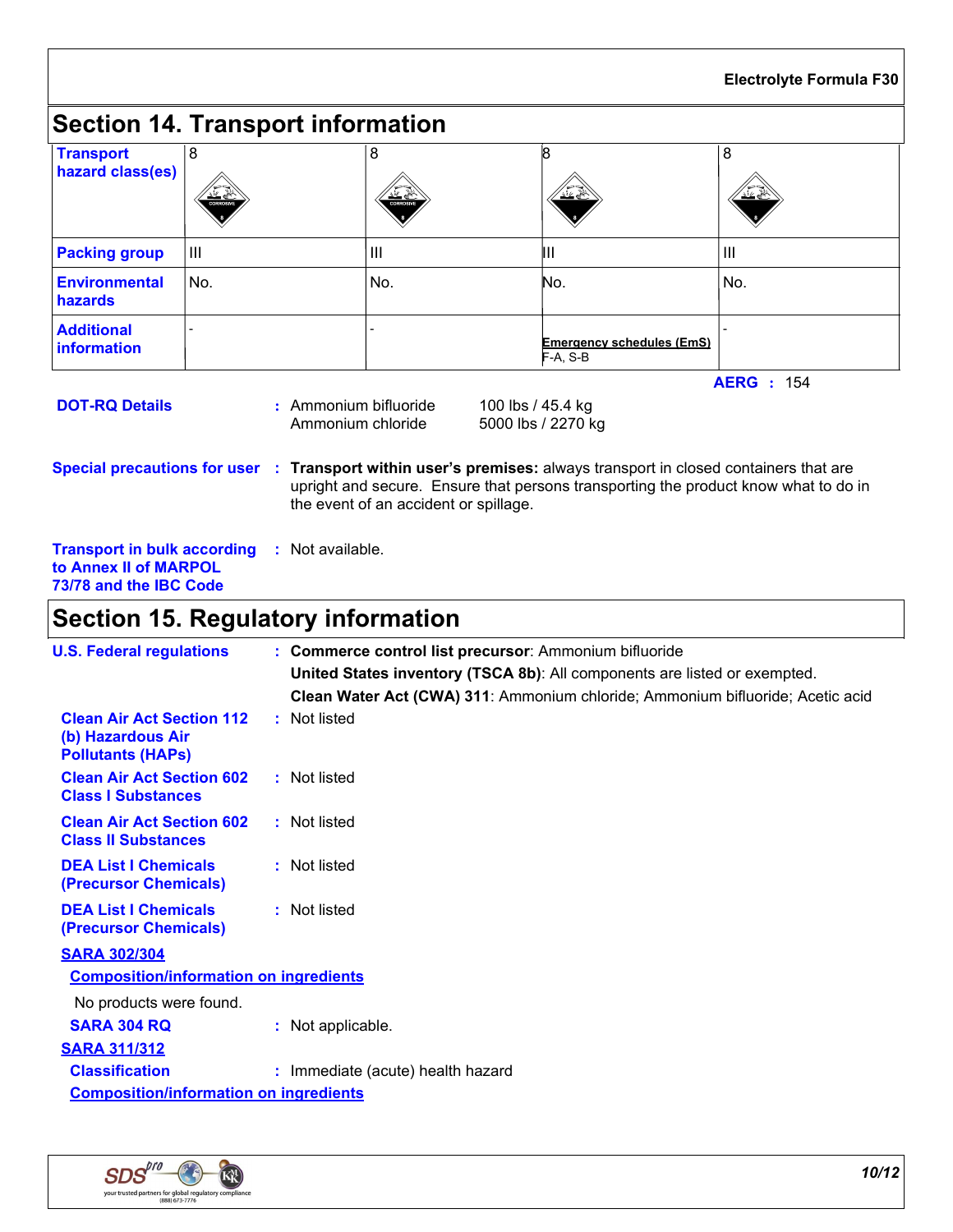### **Electrolyte Formula F30**

# **Section 15. Regulatory information**

| <b>Name</b>         | $\frac{9}{6}$ | <b>Fire</b> | <b>Sudden</b><br>hazard release of<br><b>pressure</b> | <b>Reactive</b> | <b>Immediate</b><br>(acute)<br>health<br>hazard | <b>Delayed</b><br>(chronic)<br>health<br>hazard |
|---------------------|---------------|-------------|-------------------------------------------------------|-----------------|-------------------------------------------------|-------------------------------------------------|
| Ammonium chloride   | $10 - 30$     | No.         | No.                                                   | No.             | Yes.                                            | No.                                             |
| Ammonium bifluoride | $5 - 10$      | No.         | No.                                                   | No.             | Yes.                                            | No.                                             |

#### **SARA 313**

|                              | <b>Product name</b> | <b>CAS number</b> | $\frac{9}{6}$ |
|------------------------------|---------------------|-------------------|---------------|
| <b>Form R - Reporting</b>    | Ammonium chloride   | 12125-02-9        | $10 - 30$     |
| <b>requirements</b>          | Ammonium bifluoride | 1341-49-7         | $5 - 10$      |
| <b>Supplier notification</b> | Ammonium chloride   | 12125-02-9        | $10 - 30$     |
|                              | Ammonium bifluoride | 1341-49-7         | $5 - 10$      |

SARA 313 notifications must not be detached from the SDS and any copying and redistribution of the SDS shall include copying and redistribution of the notice attached to copies of the SDS subsequently redistributed.

#### **Massachusetts : State regulations**

The following components are listed: Ammonium chloride; Ammonium bifluoride

- **New York :** The following components are listed: Ammonium chloride; Ammonium bifluoride
- 
- **New Jersey :** The following components are listed: Ammonium chloride; Ammonium bifluoride
- **Pennsylvania :** The following components are listed: Ammonium chloride; Ammonium bifluoride
- **California Prop. 65**

No products were found.

### **Canada**

| <b>Canadian lists</b>        |                                                                               |
|------------------------------|-------------------------------------------------------------------------------|
| <b>Canadian NPRI</b>         | : The following components are listed: Ammonium chloride; Ammonium bifluoride |
| <b>CEPA Toxic substances</b> | : The following components are listed: Ammonium bifluoride                    |
| <b>Canada inventory</b>      | : All components are listed or exempted.                                      |
| <b>International lists</b>   |                                                                               |
| <b>National inventory</b>    |                                                                               |
| <b>Australia</b>             | : All components are listed or exempted.                                      |
| <b>China</b>                 | : All components are listed or exempted.                                      |
| <b>Europe</b>                | : All components are listed or exempted.                                      |
| <b>Japan</b>                 | : Not determined.                                                             |
| <b>Malaysia</b>              | : Not determined.                                                             |
| <b>New Zealand</b>           | : All components are listed or exempted.                                      |
| <b>Philippines</b>           | : All components are listed or exempted.                                      |
| <b>Republic of Korea</b>     | : All components are listed or exempted.                                      |
| <b>Taiwan</b>                | Not determined.                                                               |
|                              |                                                                               |